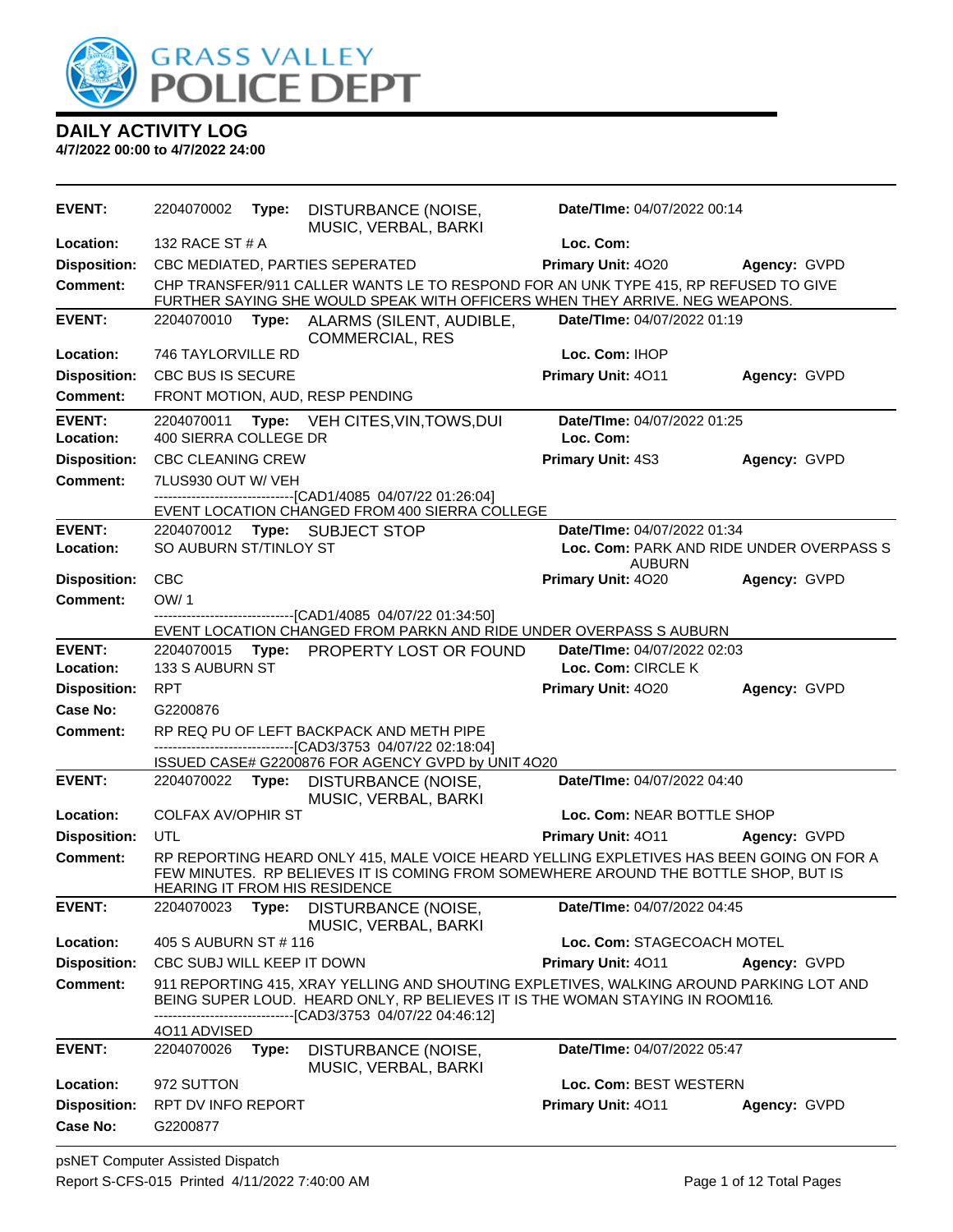

| <b>Comment:</b>            | 911 REPORITNG HEARD ONLY 415 FROM A ROOM ACROSS FROM THEIRS. RP STATES SOUNDS LIKE415<br>BETWEEN MALE AND FEMALE, SCREAMING AND HAS HEARD THINGS BANGING AGAINST WALLS. RP<br>UNSURE OF ROOM NUMBER, STATES ACROSS FROM RM168<br>-------------------------------[CAD1/4085 04/07/22 06:03:48]<br>ISSUED CASE# G2200877 FOR AGENCY GVPD by UNIT 4O11 |                                                                                                                                                                                                                                                          |                             |                                           |  |
|----------------------------|-----------------------------------------------------------------------------------------------------------------------------------------------------------------------------------------------------------------------------------------------------------------------------------------------------------------------------------------------------|----------------------------------------------------------------------------------------------------------------------------------------------------------------------------------------------------------------------------------------------------------|-----------------------------|-------------------------------------------|--|
| <b>EVENT:</b>              |                                                                                                                                                                                                                                                                                                                                                     | 2204070027 Type: GV PUBLIC WORKS - WATER                                                                                                                                                                                                                 | Date/TIme: 04/07/2022 06:36 |                                           |  |
|                            |                                                                                                                                                                                                                                                                                                                                                     | <b>ISSUE</b>                                                                                                                                                                                                                                             |                             |                                           |  |
| Location:                  | 520 IVY ST                                                                                                                                                                                                                                                                                                                                          |                                                                                                                                                                                                                                                          | Loc. Com:                   |                                           |  |
| <b>Disposition:</b>        | <b>HBD</b>                                                                                                                                                                                                                                                                                                                                          |                                                                                                                                                                                                                                                          | <b>Primary Unit:</b>        | Agency: GVPD                              |  |
| <b>Comment:</b>            |                                                                                                                                                                                                                                                                                                                                                     | <b>BUSTED PIPE SHOOTING WATER EVERYWHERE</b><br>-------------------------------[CAD1/4011 04/07/22 06:37:38]                                                                                                                                             |                             |                                           |  |
|                            | 10-39 PWW                                                                                                                                                                                                                                                                                                                                           |                                                                                                                                                                                                                                                          |                             |                                           |  |
|                            | PPW IN ROUTE                                                                                                                                                                                                                                                                                                                                        | ------------------------------[CAD1/4011_04/07/22_06:44:08]                                                                                                                                                                                              |                             |                                           |  |
|                            | ***** EVENT CLOSED BY CAD3                                                                                                                                                                                                                                                                                                                          |                                                                                                                                                                                                                                                          |                             |                                           |  |
| <b>EVENT:</b>              | 2204070035 Type: FOLLOWUP                                                                                                                                                                                                                                                                                                                           |                                                                                                                                                                                                                                                          | Date/TIme: 04/07/2022 08:00 |                                           |  |
| Location:                  | <b>129 S AUBURN ST</b>                                                                                                                                                                                                                                                                                                                              |                                                                                                                                                                                                                                                          |                             | Loc. Com: GRASS VALLEY POLICE DEPARTMENT  |  |
| <b>Disposition:</b>        | <b>RPT</b>                                                                                                                                                                                                                                                                                                                                          |                                                                                                                                                                                                                                                          | <b>Primary Unit: 4D13</b>   | Agency: GVPD                              |  |
| <b>Case No:</b>            | G2200878                                                                                                                                                                                                                                                                                                                                            |                                                                                                                                                                                                                                                          |                             |                                           |  |
| Comment:                   |                                                                                                                                                                                                                                                                                                                                                     | -------------------------------[CAD2/4116 04/07/22 08:00:20]<br>ISSUED CASE# G2200878 FOR AGENCY GVPD by UNIT 4D13                                                                                                                                       |                             |                                           |  |
| <b>EVENT:</b>              |                                                                                                                                                                                                                                                                                                                                                     | 2204070037 Type: VEH CITES, VIN, TOWS, DUI                                                                                                                                                                                                               | Date/TIme: 04/07/2022 08:16 |                                           |  |
| Location:                  | 1145 SUTTON WY                                                                                                                                                                                                                                                                                                                                      |                                                                                                                                                                                                                                                          | Loc. Com:                   |                                           |  |
| <b>Disposition:</b>        | <b>CBC</b>                                                                                                                                                                                                                                                                                                                                          |                                                                                                                                                                                                                                                          | Primary Unit: 4017          | Agency: GVPD                              |  |
| <b>Comment:</b>            | OW A VEH                                                                                                                                                                                                                                                                                                                                            | -------------------------------[CAD1/4011_04/07/22_08:16:22]                                                                                                                                                                                             |                             |                                           |  |
|                            |                                                                                                                                                                                                                                                                                                                                                     | EVENT LOCATION CHANGED FROM 1145 SUTTON                                                                                                                                                                                                                  |                             |                                           |  |
| <b>EVENT:</b><br>Location: | 155 GLASSON WY                                                                                                                                                                                                                                                                                                                                      | 2204070039 Type: GRAND THEFT AUTO                                                                                                                                                                                                                        | Date/TIme: 04/07/2022 08:21 | Loc. Com: SIERRA NEVADA MEMORIAL HOSPITAL |  |
| <b>Disposition:</b>        | <b>RPT RPT TAKEN</b>                                                                                                                                                                                                                                                                                                                                |                                                                                                                                                                                                                                                          | <b>Primary Unit: 4017</b>   | Agency: GVPD                              |  |
| <b>Case No:</b>            | G2200879                                                                                                                                                                                                                                                                                                                                            |                                                                                                                                                                                                                                                          |                             |                                           |  |
| Comment:                   | NEW TIRES.                                                                                                                                                                                                                                                                                                                                          | RP RPTNG VEH STOLEN BETWEEN 0430 AND 0545, GLD 2004 FORD F250, LP 8V14071, STICKER ON GAS<br>DOOR, SEARCH AND RESCUE STICKER ON REAR BUMPER, QUARTER HORSE STICKER ON REAR BUMPER,<br>---------------------------------[CAD1/4011 04/07/22 08:42:39]     |                             |                                           |  |
|                            |                                                                                                                                                                                                                                                                                                                                                     | ISSUED CASE# G2200879 FOR AGENCY GVPD by UNIT 4O17                                                                                                                                                                                                       |                             |                                           |  |
|                            | VEH ENTERED FCN/3702209701505                                                                                                                                                                                                                                                                                                                       | -------------------------------[CAD1/4011 04/07/22 09:11:00]                                                                                                                                                                                             |                             |                                           |  |
|                            | <b>BOLO ISSUED</b>                                                                                                                                                                                                                                                                                                                                  |                                                                                                                                                                                                                                                          |                             |                                           |  |
| <b>EVENT:</b>              | 2204070043<br>Type:                                                                                                                                                                                                                                                                                                                                 | BURGLARY (AUTO,<br>RESIDENCE, COMMERCIAL)                                                                                                                                                                                                                | Date/TIme: 04/07/2022 08:38 |                                           |  |
| Location:                  | 155 GLASSON WY                                                                                                                                                                                                                                                                                                                                      |                                                                                                                                                                                                                                                          |                             | Loc. Com: SIERRA NEVADA MEMORIAL HOSPITAL |  |
| <b>Disposition:</b>        | <b>RPT</b>                                                                                                                                                                                                                                                                                                                                          |                                                                                                                                                                                                                                                          | Primary Unit: 4021          | Agency: GVPD                              |  |
| Case No:                   | G2200880                                                                                                                                                                                                                                                                                                                                            |                                                                                                                                                                                                                                                          |                             |                                           |  |
| <b>Comment:</b>            | SEDAN, FLORIDA LP QKTR67                                                                                                                                                                                                                                                                                                                            | RP RPTNG ITEMS STOLEN FROM VEH INCLUDING LAPTOP IN A CASE WITH ACCESSORIES, IPAD, CHARGERS<br>SOMETIME BETWEEN 1845 LAST NIGHT AND 0830 TODAY. RPS VEH IS A GRN/GRY2007 MERCEDES E350 4DR<br>------------------------------[CAD1/4011 04/07/22 08:59:26] |                             |                                           |  |
|                            |                                                                                                                                                                                                                                                                                                                                                     | ISSUED CASE# G2200880 FOR AGENCY GVPD by UNIT 4O21                                                                                                                                                                                                       |                             |                                           |  |
| <b>EVENT:</b>              | 2204070046<br>Type:                                                                                                                                                                                                                                                                                                                                 | <b>RESTRAINING ORDERS (TRO,</b><br>OAH, CUSTODY, C                                                                                                                                                                                                       | Date/TIme: 04/07/2022 08:44 |                                           |  |
| Location:                  | 1435 EA MAIN ST                                                                                                                                                                                                                                                                                                                                     |                                                                                                                                                                                                                                                          | Loc. Com:                   |                                           |  |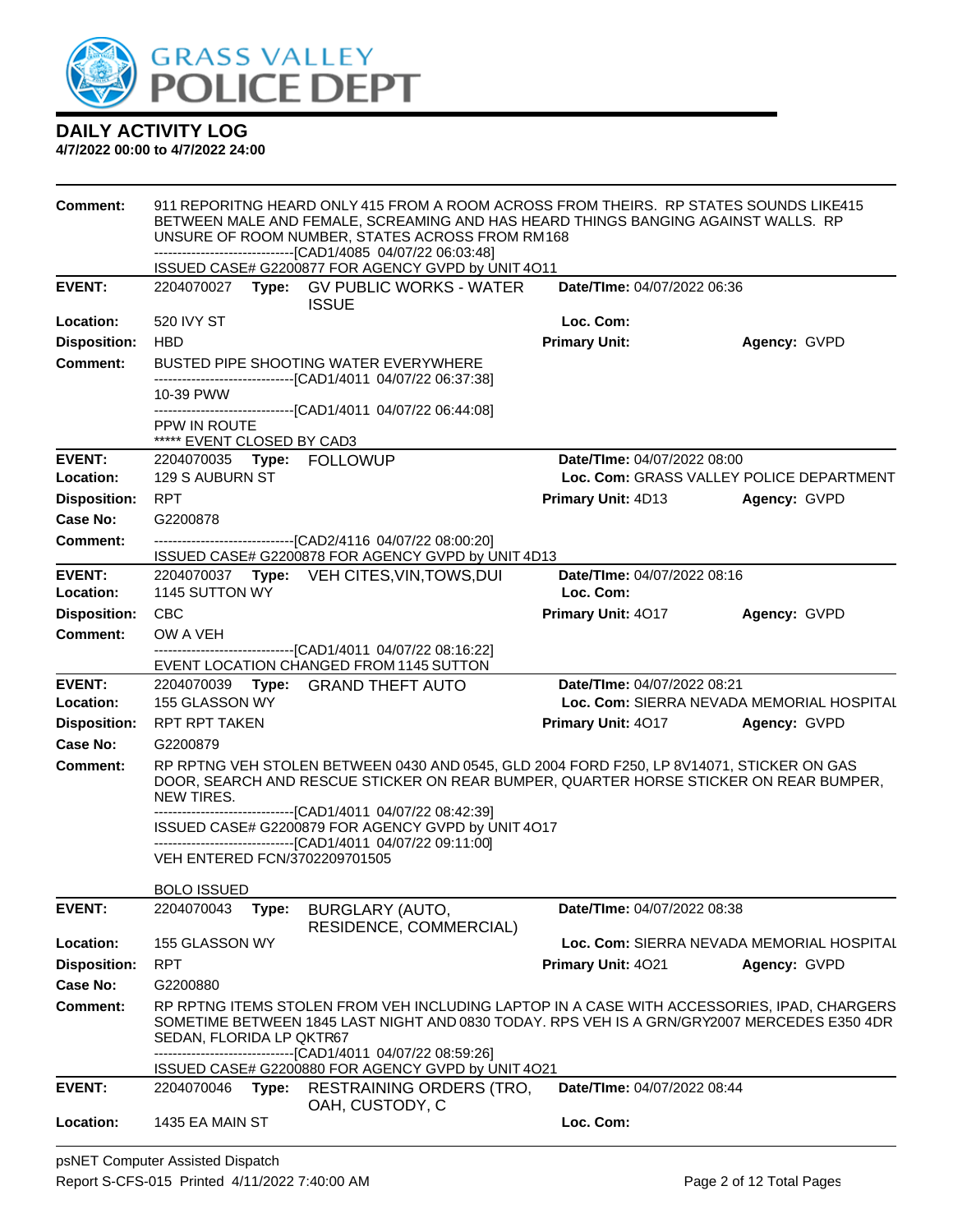

| <b>Disposition:</b>         | <b>CBC</b>                |                                                                                                                    | Primary Unit: 4021                                                                                                                                                 | Agency: GVPD                              |
|-----------------------------|---------------------------|--------------------------------------------------------------------------------------------------------------------|--------------------------------------------------------------------------------------------------------------------------------------------------------------------|-------------------------------------------|
| <b>Comment:</b>             |                           | RP RPT'G R/O VIOLATION OCCURED YESTERDAY, REQ10-21                                                                 |                                                                                                                                                                    |                                           |
|                             | PENDING FOR 4021          | ------------------------[CAD1/4011 04/07/22 08:51:44]                                                              |                                                                                                                                                                    |                                           |
|                             |                           | ------------------------------[4O21/MDT 04/07/22 09:16]                                                            | RP COULD NOT PROVIDE A COPY OF THE CPO. RP BECAME UNCOOPERATIVE AND HUNG ON ME.                                                                                    |                                           |
| <b>EVENT:</b>               |                           |                                                                                                                    | 2204070049 Type: THEFT (GRAND, PETTY, FROM Date/Time: 04/07/2022 08:59                                                                                             |                                           |
|                             |                           | <b>MERCHANT)</b>                                                                                                   |                                                                                                                                                                    |                                           |
| Location:                   | 150 SUTTON WY # 234       |                                                                                                                    | Loc. Com: ATRIA                                                                                                                                                    |                                           |
| <b>Disposition:</b>         | RPT RPT TAKEN             |                                                                                                                    | Primary Unit: 401                                                                                                                                                  | Agency: GVPD                              |
| <b>Case No:</b>             | G2200881                  |                                                                                                                    |                                                                                                                                                                    |                                           |
| Comment:                    |                           |                                                                                                                    | RP RPTNG THEFT OF PRESCRIPTION MEDICATION THAT OCC'D YESTERDAY, RP POSS KNOWS WHO TOOK IT                                                                          |                                           |
|                             |                           | ------------------------------[CAD2/4116_04/07/22_09:18:21]<br>ISSUED CASE# G2200881 FOR AGENCY GVPD by UNIT 4O1   |                                                                                                                                                                    |                                           |
| <b>EVENT:</b>               |                           | 2204070052 Type: GRAND THEFT AUTO                                                                                  | Date/TIme: 04/07/2022 09:07                                                                                                                                        |                                           |
| Location:                   | <b>1150 E MAIN ST</b>     |                                                                                                                    |                                                                                                                                                                    | Loc. Com: SIERRA TIRE AND TRAILER & UHAUL |
| <b>Disposition:</b>         | <b>RPT</b>                |                                                                                                                    | <b>Primary Unit: 4021</b>                                                                                                                                          | Agency: GVPD                              |
| Case No:                    | G2200882                  |                                                                                                                    |                                                                                                                                                                    |                                           |
| Comment:                    | THEFT OCC'D MARCH 19TH    |                                                                                                                    | RP RPTNG THEFT OF ENCLOSED UHAUL TRAILER, KANSAS LP 455093, EQUIPMENT NUMBER AV9407C,                                                                              |                                           |
|                             |                           | -------------------------------[CAD1/4011_04/07/22_09:08:55]<br>PER 4S5, PENDING UNTIL 4018 IS 10-8                |                                                                                                                                                                    |                                           |
|                             |                           | -------------------------------[CAD1/4011 04/07/22 09:36:59]<br>ISSUED CASE# G2200882 FOR AGENCY GVPD by UNIT 4O21 |                                                                                                                                                                    |                                           |
|                             | FCN/3702209704043         | -------------------------------[CAD3/4056_04/07/22 17:05:52]                                                       |                                                                                                                                                                    |                                           |
| <b>EVENT:</b>               | 2204070054 Type:          | ABANDONED VEHICLES                                                                                                 | Date/TIme: 04/07/2022 09:24                                                                                                                                        |                                           |
| Location:                   | LEDUC ST/WE EMPIRE ST     |                                                                                                                    | Loc. Com:                                                                                                                                                          |                                           |
| <b>Disposition:</b>         |                           | WA TAGGED FOR 72 HOUR REMOVAL                                                                                      | <b>Primary Unit: 4017</b>                                                                                                                                          | Agency: GVPD                              |
| <b>Comment:</b>             |                           |                                                                                                                    | RP INQUIRING ABOUT ABANDON VEH THAT WAS RECENTLY TAGGED. RP STATES VEH IS PARKED IN A BAD<br>PLACE AND HAS ALMOST CAUSED MULTIPLE ACCIDENTS. BRO KIA SPORTAGE SUV. |                                           |
| <b>EVENT:</b>               |                           | 2204070055 Type: ALCOHOL RELATED<br>(EXCEPTION OF DUI)                                                             | Date/TIme: 04/07/2022 09:29                                                                                                                                        |                                           |
| Location:                   | 1963 NEVADA CITY HY       |                                                                                                                    | Loc. Com: BOTTLE SHOP                                                                                                                                              |                                           |
| <b>Disposition:</b>         | <b>CBC</b>                |                                                                                                                    | Primary Unit: 401                                                                                                                                                  | Agency: GVPD                              |
| <b>Comment:</b>             |                           | HMA WEARING ALL WHI DRINKING A BEER IFO THE STORE                                                                  |                                                                                                                                                                    |                                           |
| <b>EVENT:</b>               |                           | 2204070059 Type: VEH CITES, VIN, TOWS, DUI                                                                         | Date/TIme: 04/07/2022 09:40                                                                                                                                        |                                           |
| Location:                   | NO SCHOOL ST/LINDEN AV    |                                                                                                                    | Loc. Com:                                                                                                                                                          |                                           |
| <b>Disposition:</b>         | <b>CBC</b>                |                                                                                                                    | Primary Unit: 401                                                                                                                                                  | Agency: GVPD                              |
| <b>Comment:</b>             |                           |                                                                                                                    | RP RPTNG VEH ILLEGALLY PARKED, DK GRY HYUNDAI KONA HATCHBACK CAR, LP 8DVR186                                                                                       |                                           |
| <b>EVENT:</b>               | 2204070061                | Type:<br>ANIMALS (ABUSE, LOOSE,<br>FOUND, INJURED)                                                                 | Date/TIme: 04/07/2022 09:52                                                                                                                                        |                                           |
| Location:                   | 111 W MCKNIGHT WY         |                                                                                                                    | Loc. Com: KMART                                                                                                                                                    |                                           |
| <b>Disposition:</b>         | CBC OWNER LOCATED, CODE 4 |                                                                                                                    | Primary Unit: 4017                                                                                                                                                 | Agency: GVPD                              |
| <b>Comment:</b>             |                           | OW TIED UP DOG NEXT TO KMART<br>---------------[CAD1/4011_04/07/22_09:52:55]<br>EVENT LOCATION CHANGED FROM KMART  |                                                                                                                                                                    |                                           |
| <b>EVENT:</b><br>2204070062 |                           |                                                                                                                    |                                                                                                                                                                    |                                           |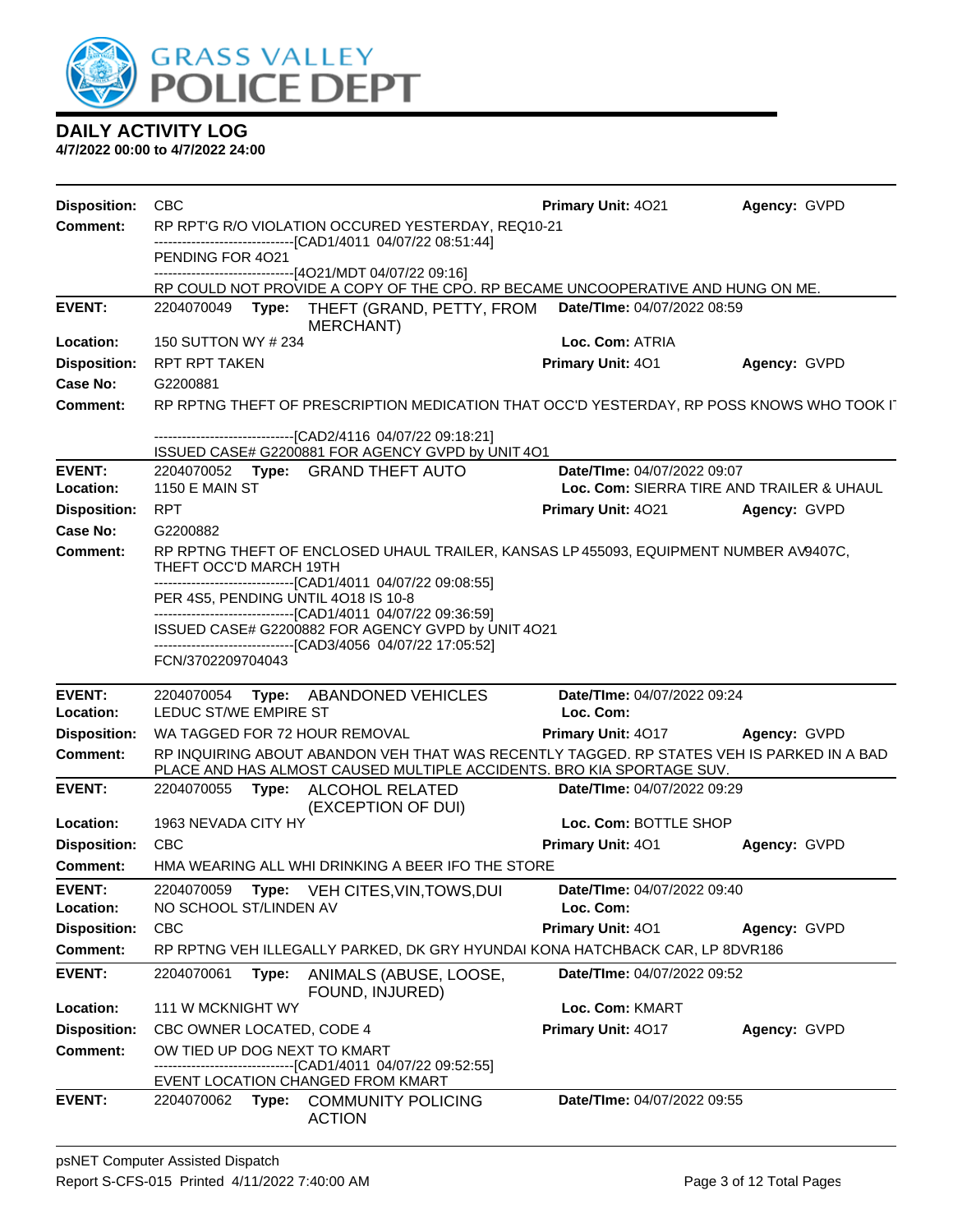

| <b>Disposition:</b>                    | <b>CBC</b>                         |       |                                                                                                                                                                                                                                                                                                                             | Primary Unit: 402                        | Agency: GVPD        |
|----------------------------------------|------------------------------------|-------|-----------------------------------------------------------------------------------------------------------------------------------------------------------------------------------------------------------------------------------------------------------------------------------------------------------------------------|------------------------------------------|---------------------|
| <b>Comment:</b>                        |                                    |       |                                                                                                                                                                                                                                                                                                                             |                                          |                     |
| <b>EVENT:</b>                          | 2204070066                         | Type: | THEFT (GRAND, PETTY, FROM<br><b>MERCHANT)</b>                                                                                                                                                                                                                                                                               | <b>Date/TIme: 04/07/2022 10:10</b>       |                     |
| Location:                              | 134 CYPRESS HILL DR                |       |                                                                                                                                                                                                                                                                                                                             | Loc. Com:                                |                     |
| <b>Disposition:</b>                    | <b>CBC</b>                         |       |                                                                                                                                                                                                                                                                                                                             | <b>Primary Unit: 4021</b>                | <b>Agency: GVPD</b> |
| <b>Comment:</b>                        |                                    |       | RP REQ 10-21 TO REPORT THEFT OF PACKAGE SOMETIME BETWEEN 1316 AND 1630 YESTERDAY                                                                                                                                                                                                                                            |                                          |                     |
|                                        |                                    |       | ------------------------------[4O21/MDT 04/07/22 10:29]<br>RP CALLED TO REPORT POSSIBILE THEFT OF PACKAGE. HE CANNOT CONFIRM BUT STATED IT WAS<br>DELIVERED AND HE DID NOT RECEIVE                                                                                                                                          |                                          |                     |
| <b>EVENT:</b>                          |                                    |       | 2204070069 Type: FOLLOWUP                                                                                                                                                                                                                                                                                                   | Date/TIme: 04/07/2022 10:18              |                     |
| Location:                              | 14 WENDY CR                        |       |                                                                                                                                                                                                                                                                                                                             | Loc. Com:                                |                     |
| <b>Disposition:</b>                    | <b>CBC</b>                         |       |                                                                                                                                                                                                                                                                                                                             | Primary Unit: 4021                       | Agency: GVPD        |
| <b>Comment:</b>                        |                                    |       | RP REQ 10-21 REF HER ITEMS THAT ARE CURRENTLY AT THE LISTED                                                                                                                                                                                                                                                                 |                                          |                     |
|                                        |                                    |       | -------------------------------[4O21/MDT 04/07/22 10:39]<br>RP WAS ADVISED ITS A COMPLETE CIVIL ISSUE AND THEY SHOULD REFER TO CIVIL COURT                                                                                                                                                                                  |                                          |                     |
| <b>EVENT:</b>                          |                                    |       | 2204070070 Type: SUSPICIOUS CIRCUMSTANCE<br>(VEHICLE, PERSON                                                                                                                                                                                                                                                                | Date/TIme: 04/07/2022 10:23              |                     |
| Location:                              | 412 BRUNSWICK RD                   |       |                                                                                                                                                                                                                                                                                                                             | Loc. Com: AUTO ZONE 530 272 6066         |                     |
| <b>Disposition:</b>                    | UTL UTL                            |       |                                                                                                                                                                                                                                                                                                                             | Primary Unit: 4018                       | Agency: GVPD        |
| <b>Comment:</b>                        |                                    |       | RP RPTNG MALE WAS PASSED OUT IN VEH, WHEN RP KNOCKED ON WINDOW, SUBJ WOKE UP AND STARTEI<br>THE VEH AND LEFT, LEFT TOWARD VALENTINOS IN A GRY HONDA HATCHBACK WMA BEARD, SANDY HAIR,<br>WEARING A HAT. RP STATES VEH HAD A DISTINCT CHEMICAL SMELL LIKE SPRAY PAINT, BELIEVES SUBJ WA<br>POSS HUFFING PAINT AND PASSED OUT. |                                          |                     |
| <b>EVENT:</b>                          | 2204070071 Type: ROBBERY           |       |                                                                                                                                                                                                                                                                                                                             | Date/TIme: 04/07/2022 10:25              |                     |
| Location:                              | <b>NEVADA CITY HY</b>              |       |                                                                                                                                                                                                                                                                                                                             | Loc. Com:                                |                     |
| <b>Disposition:</b>                    | <b>RPT RPT TAKEN</b>               |       |                                                                                                                                                                                                                                                                                                                             | <b>Primary Unit: 401</b>                 | Agency: GVPD        |
| Case No:                               | G2200883                           |       |                                                                                                                                                                                                                                                                                                                             |                                          |                     |
| Comment:                               |                                    |       | RP IN THE LOBBY RPT'G COLD 211. MULTIPLE MALES APPROACHED HIM WHILE HE WAS SLEEPING AT THE<br>BUS STOP DEMANDING HIS FOOD STAMPS AND ANY MONEY HE HAD. ONE MALE WAS ARMED WITH A KNIFE.<br>-------------------------------[CAD1/4011 04/07/22 10:42:51]                                                                     |                                          |                     |
|                                        |                                    |       | ISSUED CASE# G2200883 FOR AGENCY GVPD by UNIT 4O1                                                                                                                                                                                                                                                                           |                                          |                     |
| <b>EVENT:</b>                          |                                    |       | 2204070074 Type: TRAFFIC (DUI, PARKING,<br>SPEED, HAZ                                                                                                                                                                                                                                                                       | Date/TIme: 04/07/2022 10:28              |                     |
| Location:                              |                                    |       | 49/20 RAMP STATE/BRUNSWICK RD                                                                                                                                                                                                                                                                                               | Loc. Com: NB                             |                     |
| <b>Disposition:</b>                    | <b>HBD</b>                         |       |                                                                                                                                                                                                                                                                                                                             | <b>Primary Unit:</b>                     | Agency: GVPD        |
| Comment:                               | ***** EVENT CLOSED BY CAD1         |       | 911 RPT'G RED MAZD CX5 DRIVEN BY A WMA40'S, BRAKE CHECKING AND TAILGATING/XFER TO CHP                                                                                                                                                                                                                                       |                                          |                     |
| <b>EVENT:</b>                          | 2204070078                         | Type: | <b>COMMUNITY POLICING</b><br><b>ACTION</b>                                                                                                                                                                                                                                                                                  | Date/TIme: 04/07/2022 10:42              |                     |
| <b>Disposition:</b><br><b>Comment:</b> | <b>CBC</b>                         |       |                                                                                                                                                                                                                                                                                                                             | Primary Unit: 402                        | Agency: GVPD        |
| <b>EVENT:</b>                          |                                    |       |                                                                                                                                                                                                                                                                                                                             |                                          |                     |
| Location:                              | 2204070079<br><b>GATES PL</b>      | Type: | <b>SUBJECT STOP</b>                                                                                                                                                                                                                                                                                                         | Date/TIme: 04/07/2022 10:43<br>Loc. Com: |                     |
| <b>Disposition:</b>                    |                                    |       | CBC 98T, ADVISED NOT TO LIE IN ROAD                                                                                                                                                                                                                                                                                         | Primary Unit: 4017                       | Agency: GVPD        |
| <b>Comment:</b>                        | OW ONE                             |       |                                                                                                                                                                                                                                                                                                                             |                                          |                     |
| <b>EVENT:</b>                          | 2204070081                         | Type: | ATTEMPT TO CONTACT                                                                                                                                                                                                                                                                                                          | Date/TIme: 04/07/2022 11:01              |                     |
| Location:                              | <b>IDAHO MARYLAND RD/SUTTON WY</b> |       |                                                                                                                                                                                                                                                                                                                             | Loc. Com:                                |                     |
| <b>Disposition:</b>                    | CBC NEGATIVE CONTACT, 98T          |       |                                                                                                                                                                                                                                                                                                                             | Primary Unit: 4017                       | Agency: GVPD        |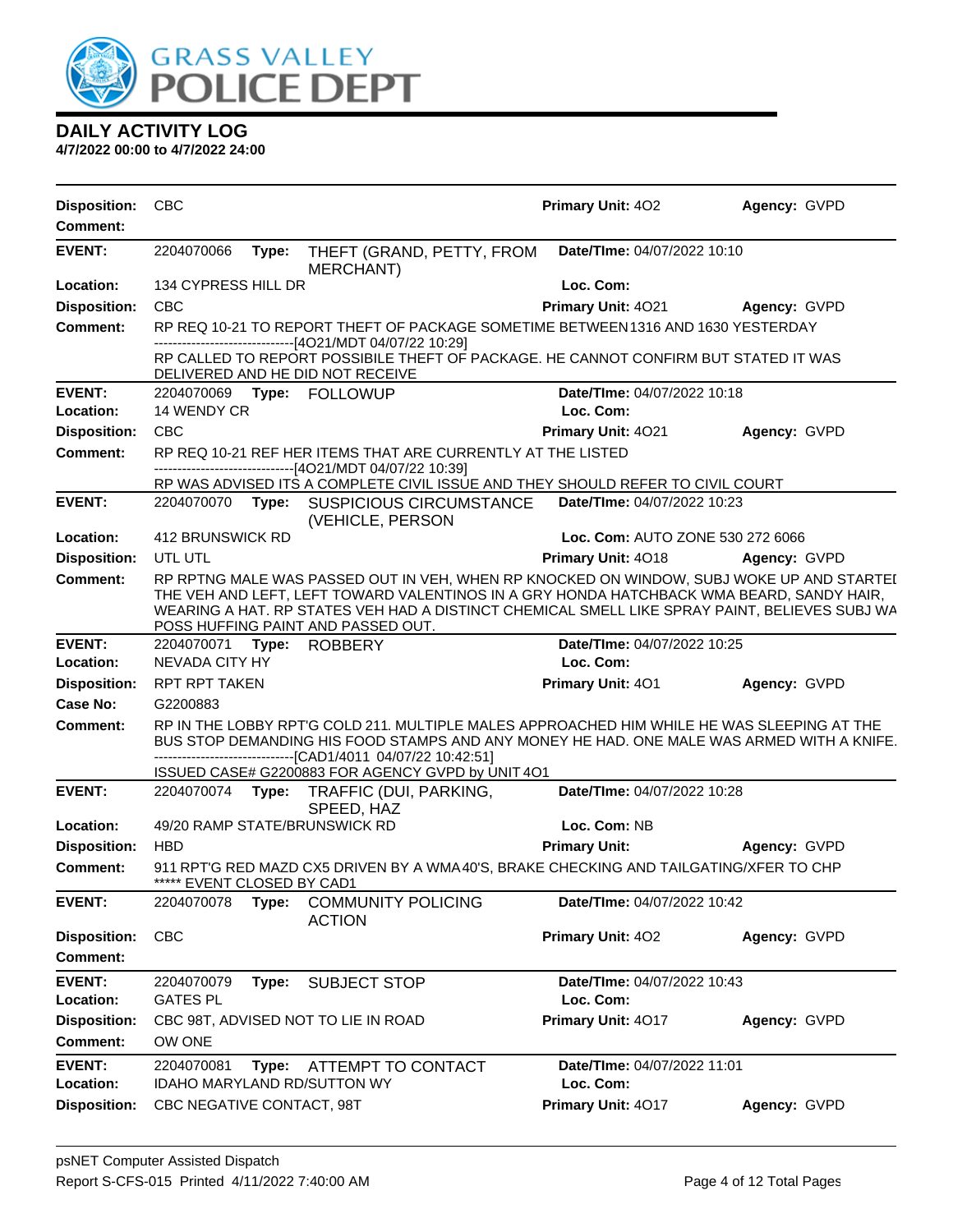

| <b>Comment:</b>                      | ATC AT RISK FENTANYL USER IN CAMP. LOCATED ON HILLSIDE JSO IDAHO MARYLAND<br>-------------------------------[CAD3/4056 04/07/22 11:02:07] |       |                                                                                                                                                                                                           |                                                   |              |
|--------------------------------------|-------------------------------------------------------------------------------------------------------------------------------------------|-------|-----------------------------------------------------------------------------------------------------------------------------------------------------------------------------------------------------------|---------------------------------------------------|--------------|
|                                      |                                                                                                                                           |       | EVENT LOCATION CHANGED FROM IDAHO MARYLAND RD/ SUTTON WY                                                                                                                                                  |                                                   |              |
| <b>EVENT:</b>                        |                                                                                                                                           |       | 2204070084 Type: SUSPICIOUS CIRCUMSTANCE<br>(VEHICLE, PERSON                                                                                                                                              | Date/TIme: 04/07/2022 11:10                       |              |
| Location:                            | 112 SO SCHOOL ST # 9                                                                                                                      |       |                                                                                                                                                                                                           | Loc. Com:                                         |              |
| <b>Disposition:</b>                  | CBC MSG LEFT, PENDING CALL BACK                                                                                                           |       |                                                                                                                                                                                                           | <b>Primary Unit: 4S5</b>                          | Agency: GVPD |
| <b>Comment:</b>                      |                                                                                                                                           |       | RP REQG 10-21 REF SUSP PHONE CALLS                                                                                                                                                                        |                                                   |              |
|                                      |                                                                                                                                           |       | ------------------------[CAD1/4011 04/07/22 11:10:29]<br>EVENT LOCATION CHANGED FROM GRASS VALLEY                                                                                                         |                                                   |              |
| <b>EVENT:</b>                        |                                                                                                                                           |       | 2204070087    Type: 911    UNKNOWN                                                                                                                                                                        | Date/TIme: 04/07/2022 11:17                       |              |
|                                      |                                                                                                                                           |       | (HANGUPS, ABAN'S)                                                                                                                                                                                         |                                                   |              |
| Location:                            | LAT: 39.21920100 LONG: -121.052352                                                                                                        |       |                                                                                                                                                                                                           | Loc. Com:                                         |              |
| <b>Disposition:</b>                  | <b>HBD NEG HIST W NUMBER</b>                                                                                                              |       |                                                                                                                                                                                                           | <b>Primary Unit:</b>                              | Agency: GVPD |
| <b>Comment:</b>                      | 911 HANG UP                                                                                                                               |       |                                                                                                                                                                                                           |                                                   |              |
|                                      | MSG LEFT                                                                                                                                  |       | -------------------------------[CAD3/4056 04/07/22 11:18:48]                                                                                                                                              |                                                   |              |
|                                      |                                                                                                                                           |       | ***** EVENT CLOSED BY CAD3 WITH COMMENT-NEG HIST W NUMBER                                                                                                                                                 |                                                   |              |
| <b>EVENT:</b>                        | 2204070088 Type: FOLLOWUP                                                                                                                 |       |                                                                                                                                                                                                           | Date/TIme: 04/07/2022 11:17                       |              |
| <b>Location:</b>                     | 276 GATES PL                                                                                                                              |       |                                                                                                                                                                                                           | Loc. Com: SPIRIT HOUSE                            |              |
| <b>Disposition:</b>                  |                                                                                                                                           |       | UTL USER BUSY ON 10-21, UNABLE TO LVM Primary Unit: 4017                                                                                                                                                  |                                                   | Agency: GVPD |
| <b>Comment:</b>                      |                                                                                                                                           |       | RP REQG 10-21 FROM 4017, STATED SHE MISSED A CALL PREVIOUSLY.                                                                                                                                             |                                                   |              |
|                                      | LATER FROM SPIRIT HOUSE                                                                                                                   |       | INFO, RP CURRENTLY IN ROOM 411 AT NORTHERN QUEEN. IF NO ANSWER ON21, SHE WILL CALL AGAIN                                                                                                                  |                                                   |              |
| <b>EVENT:</b>                        |                                                                                                                                           |       | 2204070097    Type: 911    UNKNOWN<br>(HANGUPS, ABAN'S)                                                                                                                                                   | Date/TIme: 04/07/2022 12:02                       |              |
| Location:                            | 867 SUTTON WY                                                                                                                             |       |                                                                                                                                                                                                           | Loc. Com: SAFEWAY                                 |              |
| <b>Disposition:</b>                  | <b>HBD</b>                                                                                                                                |       |                                                                                                                                                                                                           | <b>Primary Unit:</b>                              | Agency: GVPD |
| <b>Comment:</b>                      | 911 ABANDON                                                                                                                               |       |                                                                                                                                                                                                           |                                                   |              |
|                                      | C4 ON CALLBACK ACCIDENTAL<br>***** EVENT CLOSED BY CAD3                                                                                   |       | ------------------------------[CAD3/4056 04/07/22 12:03:27]<br>EVENT LOCATION CHANGED FROM LAT:39.23408200 LONG: -121.039112 GRASS VALLEY<br>-------------------------------[CAD3/4056 04/07/22 12:03:40] |                                                   |              |
| <b>EVENT:</b>                        |                                                                                                                                           |       | 2204070108 Type: VEHICLE STOP                                                                                                                                                                             | Date/TIme: 04/07/2022 12:36                       |              |
| <b>Location:</b>                     | <b>BRUNSWICK RD/LOMA RICA DR</b>                                                                                                          |       |                                                                                                                                                                                                           | Loc. Com:                                         |              |
| <b>Disposition:</b>                  | WA                                                                                                                                        |       |                                                                                                                                                                                                           | <b>Primary Unit:</b>                              | Agency: GVPD |
| Comment:                             | License:<br><b>GRN TOYOTA PK</b>                                                                                                          |       |                                                                                                                                                                                                           |                                                   |              |
| <b>EVENT:</b>                        | 2204070111                                                                                                                                | Type: | <b>FOLLOWUP</b>                                                                                                                                                                                           | Date/TIme: 04/07/2022 12:42                       |              |
| Location:                            | 255 S AUBURN ST                                                                                                                           |       |                                                                                                                                                                                                           | Loc. Com: VETERANS BUILDING                       |              |
| <b>Disposition:</b>                  | CBC W/ SUPPLEMENTAL RPT                                                                                                                   |       |                                                                                                                                                                                                           | Primary Unit: 4018                                | Agency: GVPD |
| <b>Comment:</b>                      |                                                                                                                                           |       | RP REQ CTC FROM 4018 IN THE GVPD LOBBY REF G2200817                                                                                                                                                       |                                                   |              |
| <b>EVENT:</b>                        | 2204070117                                                                                                                                | Type: | <b>COMMUNITY POLICING</b><br><b>ACTION</b>                                                                                                                                                                | Date/TIme: 04/07/2022 13:13                       |              |
| Location:                            | <b>DOWNTOWN</b>                                                                                                                           |       |                                                                                                                                                                                                           | Loc. Com:                                         |              |
| <b>Disposition:</b>                  | <b>CBC</b>                                                                                                                                |       |                                                                                                                                                                                                           | Primary Unit: 402                                 | Agency: GVPD |
| <b>Comment:</b>                      | ELIZABETH DANIELS PARK                                                                                                                    |       |                                                                                                                                                                                                           |                                                   |              |
| <b>EVENT:</b><br><b>Disposition:</b> | 2204070131<br>CBC 98T                                                                                                                     | Type: | VEH CITES, VIN, TOWS, DUI                                                                                                                                                                                 | Date/TIme: 04/07/2022 13:47<br>Primary Unit: 4017 | Agency: GVPD |
|                                      |                                                                                                                                           |       |                                                                                                                                                                                                           |                                                   |              |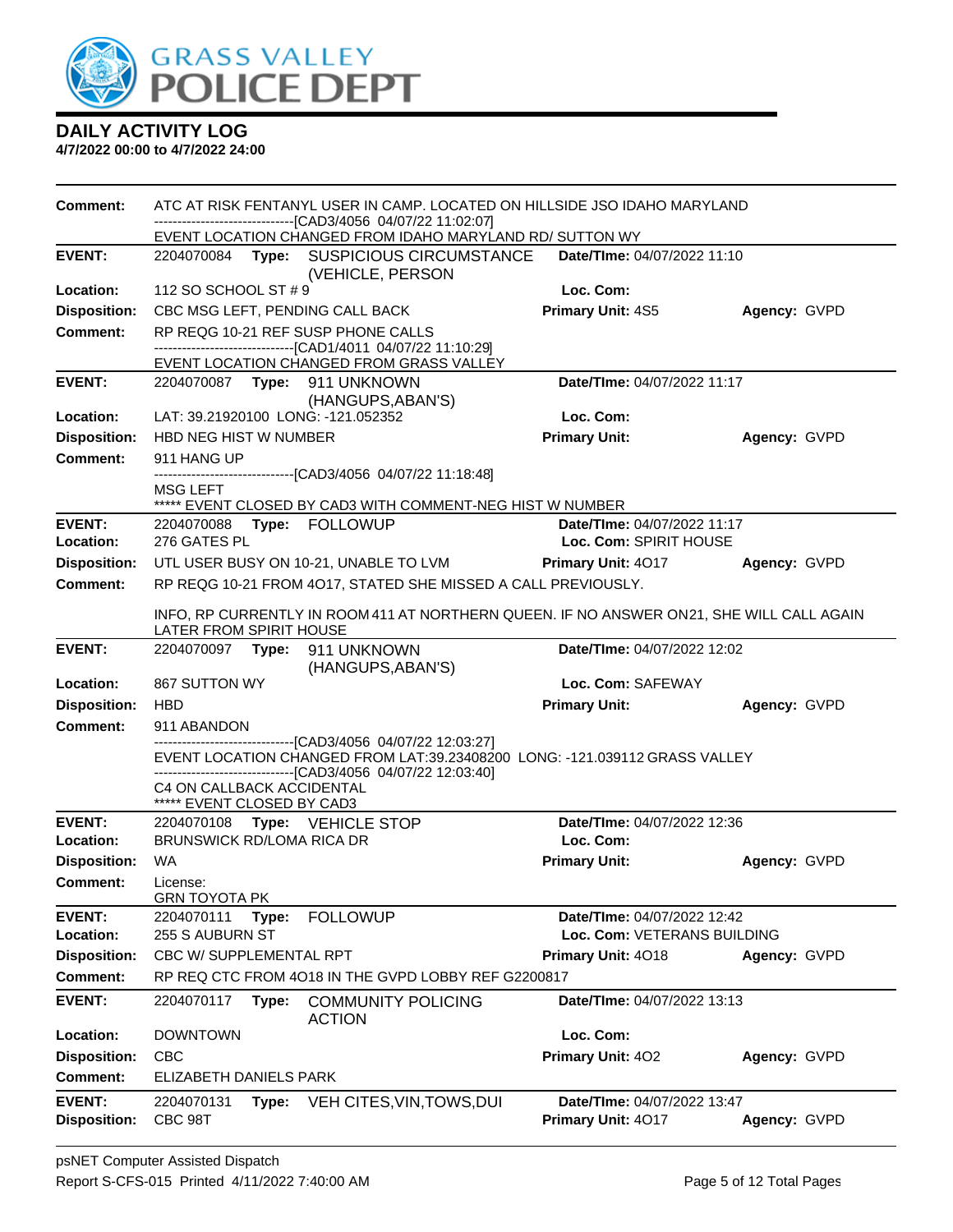

| <b>Comment:</b>            |                                              |       |                                                                                                                             |                                                                    |              |
|----------------------------|----------------------------------------------|-------|-----------------------------------------------------------------------------------------------------------------------------|--------------------------------------------------------------------|--------------|
| <b>EVENT:</b>              |                                              |       | 2204070133 Type: VEH CITES, VIN, TOWS, DUI                                                                                  | Date/TIme: 04/07/2022 13:58                                        |              |
| Location:                  | MILL ST/FRENCH AV                            |       |                                                                                                                             | Loc. Com:                                                          |              |
| <b>Disposition:</b>        | UTL                                          |       |                                                                                                                             | Primary Unit: 4K6                                                  | Agency: GVPD |
| <b>Comment:</b>            | ATC 10851 VEH                                |       |                                                                                                                             |                                                                    |              |
|                            |                                              |       | ---------------------------------[CAD3/4056 04/07/22 14:00:47]<br>CONFIRMED OUTSTANDING 10851 W CHP                         |                                                                    |              |
|                            |                                              |       | ---------------------------------[CAD3/4056_04/07/22_14:02:49]                                                              |                                                                    |              |
|                            |                                              |       | EVENT LOCATION CHANGED FROM MILL/FRENCH                                                                                     |                                                                    |              |
| <b>EVENT:</b><br>Location: | 2204070134 Type: ALL OTHERS<br>396 DORSEY DR |       |                                                                                                                             | Date/TIme: 04/07/2022 13:59<br>Loc. Com: CRYSTAL RIDGE CARE CENTER |              |
| <b>Disposition:</b>        |                                              |       | CNOP SUBJ FOUND BY CARE CENTER NEXT DOOR                                                                                    | <b>Primary Unit: 4018</b>                                          | Agency: GVPD |
| <b>Comment:</b>            |                                              |       | ALERT AND ORIENTED RESIDENT LEFT THE FACILITY. RP IS UNSURE IF SHE NEEDS TO RPT IT.                                         |                                                                    |              |
|                            |                                              |       |                                                                                                                             |                                                                    |              |
|                            |                                              |       | POSS A DANGER TO HERSELF DUE TO MENTAL HEALTH ISSUES.                                                                       |                                                                    |              |
|                            | NO SPECIFIC 11-46 THREATS TODAY              |       |                                                                                                                             |                                                                    |              |
|                            |                                              |       | ------------------------------[CAD1/4011 04/07/22 13:59:37]<br>LEFT APPROX 30 MIN AGO ON FOOT, NOT WEARING SHOES            |                                                                    |              |
|                            |                                              |       | -------------------------------[CAD1/4011 04/07/22 14:02:01]                                                                |                                                                    |              |
|                            |                                              |       | BLU TSHIRT, BLU JEANS, HOSPITAL SOCKS, CARRYING A BLK JACKET<br>------------------------------[CAD1/4011 04/07/22 14:07:30] |                                                                    |              |
|                            | RIDGE. C4                                    |       | CARE CENTER NEXT DOOR CALLED IN, FOUND THE FEMALE AND ARE WALKING HER BACK TO CRYSTAL                                       |                                                                    |              |
| <b>EVENT:</b>              | 2204070136 Type: FOLLOWUP                    |       |                                                                                                                             | Date/TIme: 04/07/2022 14:02                                        |              |
| Location:                  | 340 PLEASANT ST                              |       |                                                                                                                             | Loc. Com: GRASS VALLEY APARTMENTS                                  |              |
| <b>Disposition:</b>        | <b>CBC</b>                                   |       |                                                                                                                             | <b>Primary Unit: 4021</b>                                          | Agency: GVPD |
| <b>Comment:</b>            | RP REQ 10-21 REF G2200859                    |       |                                                                                                                             |                                                                    |              |
| <b>EVENT:</b>              | 2204070143                                   | Type: | ANIMALS (ABUSE, LOOSE,<br>FOUND, INJURED)                                                                                   | Date/TIme: 04/07/2022 14:19                                        |              |
| Location:                  | 11509 LA BARR MEADOWS RD                     |       |                                                                                                                             | Loc. Com: MOTHERLODE VET                                           |              |
| <b>Disposition:</b>        | <b>CBC</b>                                   |       |                                                                                                                             | <b>Primary Unit: 4Z32</b>                                          | Agency: GVPD |
| <b>Comment:</b>            |                                              |       | ---------------------------------[CAD2/4116_04/07/22_14:21:15]                                                              |                                                                    |              |
|                            |                                              |       | EVENT LOCATION CHANGED FROM MOTHERLODE VET                                                                                  |                                                                    |              |
| <b>EVENT:</b>              | 2204070158                                   |       | Type: COMMUNITY POLICING<br><b>ACTION</b>                                                                                   | Date/TIme: 04/07/2022 14:55                                        |              |
| <b>Disposition:</b>        | <b>CBC</b>                                   |       |                                                                                                                             | <b>Primary Unit: 402</b>                                           | Agency: GVPD |
| Comment:                   |                                              |       |                                                                                                                             |                                                                    |              |
| <b>EVENT:</b>              |                                              |       | 2204070160 Type: DISTURBANCE (NOISE,<br>MUSIC, VERBAL, BARKI                                                                | Date/TIme: 04/07/2022 14:59                                        |              |
| Location:                  | 121 OLYMPIA PARK RD                          |       |                                                                                                                             | Loc. Com: O REILLYS                                                |              |
| <b>Disposition:</b>        | ARA AND 1203.2                               |       |                                                                                                                             | Primary Unit: 4018                                                 | Agency: GVPD |
| <b>Case No:</b>            | G2200884                                     |       |                                                                                                                             |                                                                    |              |
| <b>Comment:</b>            |                                              |       | 911 RPT'G WFA BLK HAIR, PINK SHIRT AND JEANS IS CURRENTLY OUTSIDE FIGHTING THE AIR                                          |                                                                    |              |
|                            |                                              |       | ------------------------------[CAD2/4116 04/07/22 15:21:46]<br>ISSUED CASE# G2200884 FOR AGENCY GVPD by UNIT 4O18           |                                                                    |              |
| <b>EVENT:</b>              | 2204070161                                   |       | Type: VEH CITES, VIN, TOWS, DUI                                                                                             | Date/TIme: 04/07/2022 15:00                                        |              |
| Location:                  | TOWNSEND ST/WE MAIN ST                       |       |                                                                                                                             | Loc. Com:                                                          |              |
| <b>Disposition:</b>        | <b>CBC</b>                                   |       |                                                                                                                             | Primary Unit: 4K6                                                  | Agency: GVPD |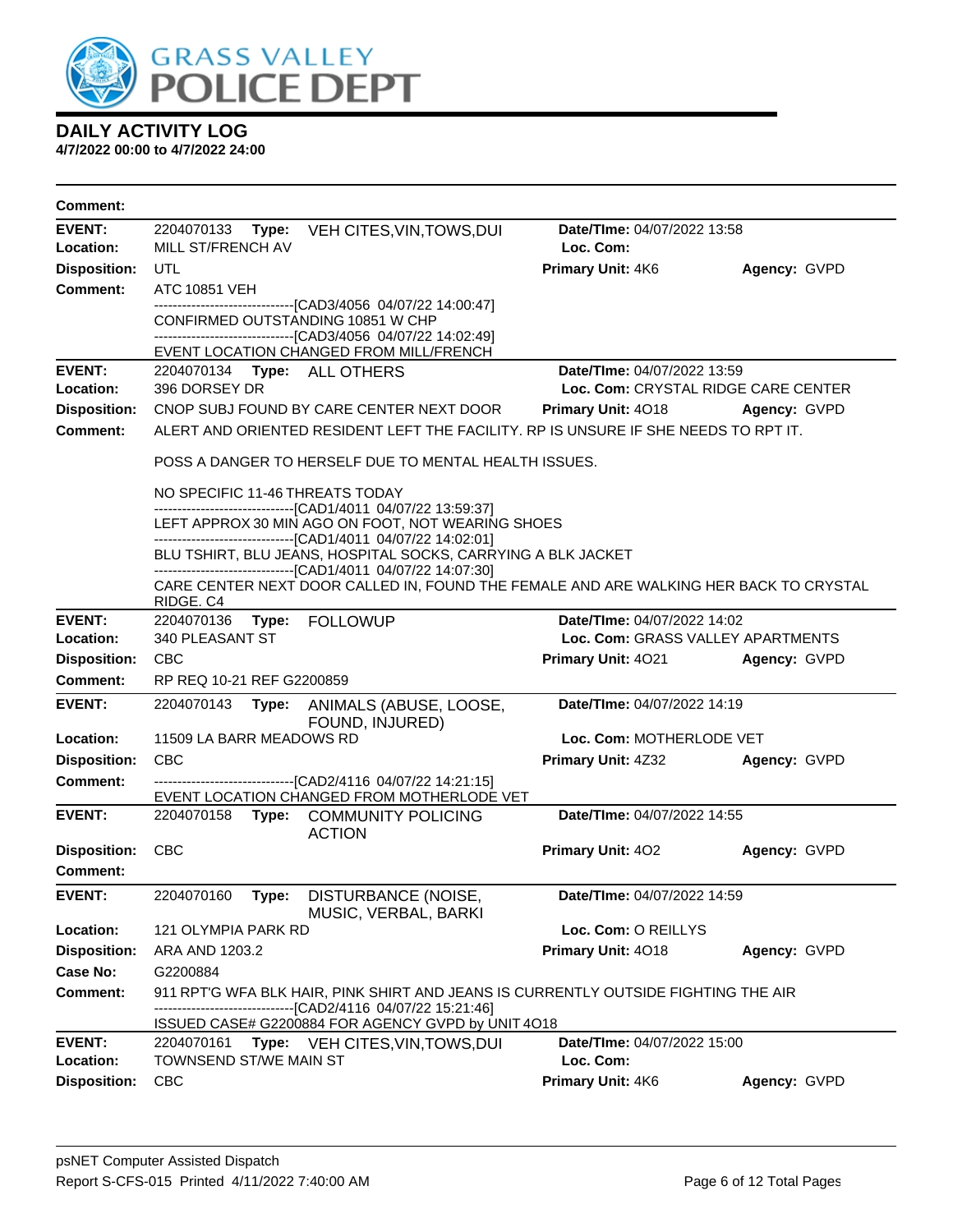

#### **4/7/2022 00:00 to 4/7/2022 24:00**

**Comment:** RP RPTG VEH LEFT FOR APPROX A WEEK, EXPIRED LPS. WHI VOLKS VAN ------------------------------[CAD2/4116 04/07/22 15:28:27] PEND FOR 4K6 ------------------------------[4K6/MDT 04/07/22 16:13] FLAGGED DOWN BY RP ON SCENE. RP DOES NOT WANT VEH TAGGED FOR REMOVAL, JUST WANTED TO ENSURE THAT IT WAS NOT STOLEN OR INV IN SUS CIRCUMSTANCES. CBC **EVENT:** 2204070167 **Type:** SUBJECT STOP **Date/TIme:** 04/07/2022 15:20 **Location:** TOP OF GATES PL **Loc. Com: Disposition:** CBC **Primary Unit:** 4O17 **Agency:** GVPD **Comment:** OUT W/ 1 **EVENT:** 2204070168 **Type:** TRAFFIC (DUI, PARKING, SPEED, HAZ **Date/TIme:** 04/07/2022 15:21 **Location:** 20 RAMP STATE/MCCOURTNEY RD **Loc. Com: Disposition:** CBC **Primary Unit: Agency:** GVPD **Comment:** 911 RPT'G OLDER MALE WEARING JACKET AND HAT WAVING A PIECE OF METAL AROUND, CURRENTLY IN THE ROADWAY ---[CAD3/4056 04/07/22 15:22:56] 10-39 CHP ------------------------------[CAD2/4116 04/07/22 15:23:17] VOICED **EVENT:** 2204070169 **Type:** COMMUNITY POLICING ACTION **Date/TIme:** 04/07/2022 15:24 **Location:** 660 MINNIE ST **Loc. Com: Disposition:** CBC **Primary Unit:** 4O2 **Agency:** GVPD **Comment:** ------------------------------[CAD2/4116 04/07/22 15:24:24] EVENT LOCATION CHANGED FROM 660 MINNIE ST ------------------------------[4O2/MDT 04/07/22 17:40] GRAFFITI REMOVAL BY SUSPECTS. **EVENT:** 2204070171 **Type:** FOLLOWUP **Date/TIme:** 04/07/2022 15:28 **Location:** 111 BANK ST **Loc. Com:** UPS **Disposition:** CBC **Primary Unit: Agency:** GVPD **Comment:** ------------------------------[CAD3/4056 04/07/22 15:38:21] EVENT LOCATION CHANGED FROM BANK ST \*\*\*\*\* EVENT CLOSED BY CAD3 **EVENT:** 2204070173 **Type:** CITIZEN ASSIST (CIVIL STANDBY'S, LOCKOUT **Date/TIme:** 04/07/2022 15:41 **Location:** 1262 SUTTON WY **Loc. Com:** HOSPITALITY HOUSE 530 271 7144 **Disposition:** CBC 98T **Primary Unit:** 4O17 **Agency:** GVPD **Comment:** CLEARANCE X 1 **EVENT:** 2204070175 **Type:** TRAFFIC ACCIDENT **Date/TIme:** 04/07/2022 15:45 **Location:** WE MAIN ST/FOREST GLADE CR **Loc. Com: Disposition:** UTL **Primary Unit:** 4K6 **Agency:** GVPD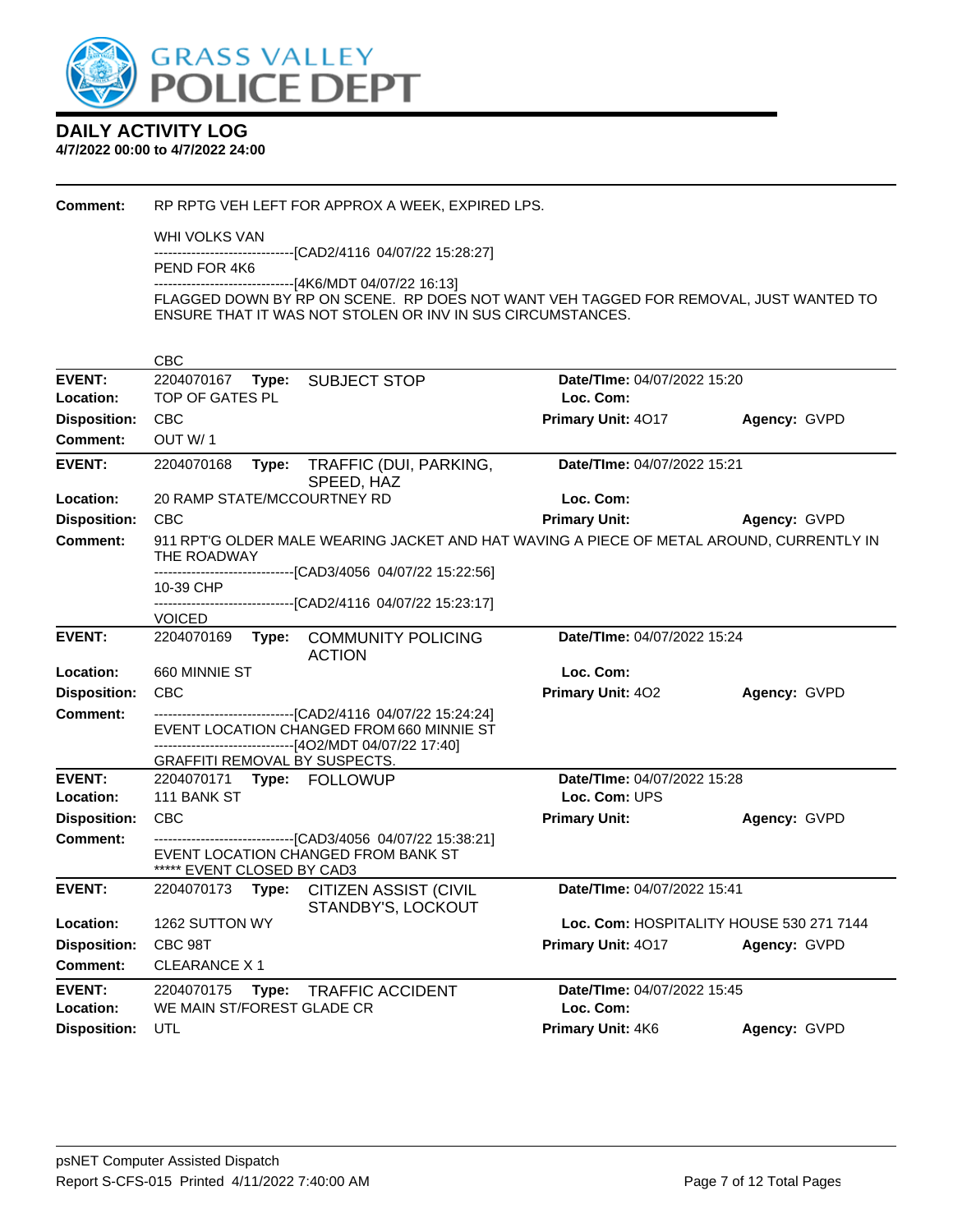

| <b>Comment:</b>     |                                                            |       | 911 STUDENT VS VEH, BY ELEMENTARY SCHOOL, TRF TO CALFIRE                                                                                                                                           |                                  |                                          |
|---------------------|------------------------------------------------------------|-------|----------------------------------------------------------------------------------------------------------------------------------------------------------------------------------------------------|----------------------------------|------------------------------------------|
|                     |                                                            |       | --------------------------------[CAD1/4011 04/07/22 15:46:08]<br>EVENT LOCATION CHANGED FROM E MAIN NEVADA CO SO                                                                                   |                                  |                                          |
|                     |                                                            |       | ----------------------------------[CAD1/4011 04/07/22 15:46:52]<br>JUV WAS ON A BICYCLE. POSS STUDENT FROM LYMAN GILMORE.                                                                          |                                  |                                          |
|                     |                                                            |       | NFI, RP WAS ADVISED OF THIS THROUGH A BUS DRIVER<br>------------------------------[CAD1/4011 04/07/22 15:52:03]                                                                                    |                                  |                                          |
|                     | NFI.                                                       |       | ON CALL BACK, TWO VEHS WERE ON SCENE ASSISTING VI, VI APPEARED TANGLED IN THE BICYCLE. RP HA!                                                                                                      |                                  |                                          |
| <b>EVENT:</b>       | 2204070177                                                 |       | Type: TRESPASS                                                                                                                                                                                     | Date/TIme: 04/07/2022 15:49      |                                          |
| Location:           | 115 E BERRYHILL DR #41<br>Loc. Com: VALLEY VIEW APARTMENTS |       |                                                                                                                                                                                                    |                                  |                                          |
| <b>Disposition:</b> | CBC 98T                                                    |       |                                                                                                                                                                                                    | Primary Unit: 4017               | Agency: GVPD                             |
| <b>Comment:</b>     |                                                            |       | RP RPTNG TRANSIENT SLEEPING NEAR THE PLAYGROUND, RP ASKED SUBJ TO LEAVE BUT HE SAID HE IS<br>NOT SLEEPING BUT IS ALSO NOT LEAVING.                                                                 |                                  |                                          |
| <b>EVENT:</b>       | 2204070178                                                 |       | Type: 911 UNKNOWN<br>(HANGUPS, ABAN'S)                                                                                                                                                             | Date/TIme: 04/07/2022 15:51      |                                          |
| Location:           | 115 E BERRYHILL DR                                         |       |                                                                                                                                                                                                    | Loc. Com: VALLEY VIEW APARTMENTS |                                          |
| <b>Disposition:</b> | <b>HBD</b>                                                 |       |                                                                                                                                                                                                    | <b>Primary Unit:</b>             | Agency: GVPD                             |
| <b>Comment:</b>     | 911 HANG UP                                                |       |                                                                                                                                                                                                    |                                  |                                          |
|                     |                                                            |       | -----------------------[CAD2/4116_04/07/22_15:52:37]<br>EVENT LOCATION CHANGED FROM LAT:39.22452200 LONG: -121.052845 GRASS VALLEY<br>-------------------------------[CAD2/4116 04/07/22 15:52:51] |                                  |                                          |
|                     | ON CALL BACK, ACCIDENTAL, C4<br>***** EVENT CLOSED BY CAD3 |       |                                                                                                                                                                                                    |                                  |                                          |
| <b>EVENT:</b>       | 2204070185                                                 |       | Type: CITIZEN ASSIST (CIVIL<br>STANDBY'S, LOCKOUT                                                                                                                                                  | Date/TIme: 04/07/2022 16:06      |                                          |
| Location:           | 1262 SUTTON WY                                             |       |                                                                                                                                                                                                    |                                  | Loc. Com: HOSPITALITY HOUSE 530 271 7144 |
| <b>Disposition:</b> | CBC 98T, CLEARED                                           |       |                                                                                                                                                                                                    | Primary Unit: 4017               | Agency: GVPD                             |
| Comment:            | <b>CLEARANCE X1</b>                                        |       |                                                                                                                                                                                                    |                                  |                                          |
| <b>EVENT:</b>       | 2204070187                                                 | Type: | 911 UNKNOWN<br>(HANGUPS, ABAN'S)                                                                                                                                                                   | Date/TIme: 04/07/2022 16:21      |                                          |
| Location:           | 184 LUCAS LN                                               |       |                                                                                                                                                                                                    | Loc. Com:                        |                                          |
| <b>Disposition:</b> | <b>HBD</b>                                                 |       |                                                                                                                                                                                                    | <b>Primary Unit:</b>             | Agency: GVPD                             |
| <b>Comment:</b>     | ***** EVENT CLOSED BY CAD2                                 |       | 911 ACCIDENTAL DUE TO PHONE ISSUES, C4                                                                                                                                                             |                                  |                                          |
| <b>EVENT:</b>       | 2204070188                                                 |       | Type: 911 UNKNOWN<br>(HANGUPS, ABAN'S)                                                                                                                                                             | Date/TIme: 04/07/2022 16:23      |                                          |
| Location:           | 692 FREEMAN LN # A                                         |       |                                                                                                                                                                                                    | Loc. Com: RALEYS                 |                                          |
| <b>Disposition:</b> | <b>HBD</b>                                                 |       |                                                                                                                                                                                                    | <b>Primary Unit:</b>             | Agency: GVPD                             |
| <b>Comment:</b>     |                                                            |       | 911 OPEN LINE, POSS POCKET DIAL<br>-------------------------------[CAD2/4116 04/07/22 16:24:45]                                                                                                    |                                  |                                          |
|                     |                                                            |       | ON CALL BACK, NEG ANSWER, LEFT VM<br>--------------------------------[CAD2/4116 04/07/22 16:25:06]                                                                                                 |                                  |                                          |
|                     | <b>NEG HISTORY WITH NUMBER</b>                             |       |                                                                                                                                                                                                    |                                  |                                          |
|                     |                                                            |       | ------------------------------[CAD1/4011 04/07/22 16:27:13]<br>EVENT LOCATION CHANGED FROM LAT:39.20058600 LONG: -121.056772 GRASS VALLEY                                                          |                                  |                                          |
|                     |                                                            |       | -------------------------------[CAD1/4011 04/07/22 16:27:25]<br>RP CALLED BACK, C4 ACCIDENTAL WHILE WORKING                                                                                        |                                  |                                          |
| <b>EVENT:</b>       | ***** EVENT CLOSED BY CAD1                                 |       |                                                                                                                                                                                                    | Date/TIme: 04/07/2022 16:24      |                                          |
| Location:           | <b>1150 E MAIN ST</b>                                      |       | 2204070189 Type: FOLLOWUP                                                                                                                                                                          | <b>UHAUL</b>                     | Loc. Com: SIERRA AUTOMOTIVE CENTER &     |
| <b>Disposition:</b> | <b>CBC</b>                                                 |       |                                                                                                                                                                                                    | Primary Unit: 4018               | Agency: GVPD                             |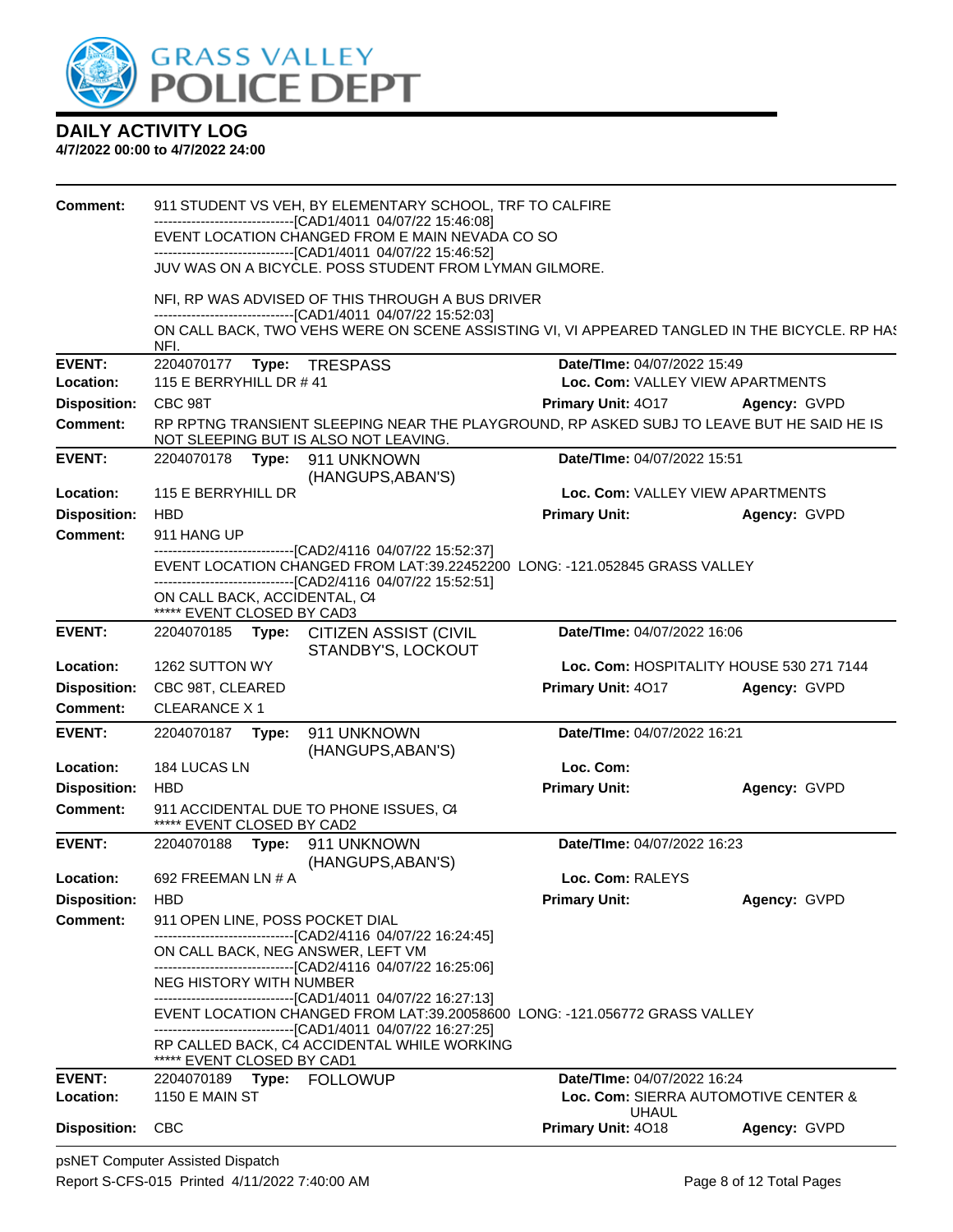

| Comment:            | -------------------------------[CAD3/4056_04/07/22_16:25:29]<br>EVENT LOCATION CHANGED FROM 1150 E MAIN                                                                                                                        |                             |              |
|---------------------|--------------------------------------------------------------------------------------------------------------------------------------------------------------------------------------------------------------------------------|-----------------------------|--------------|
| <b>EVENT:</b>       | 2204070194<br>Type: 911 UNKNOWN<br>(HANGUPS, ABAN'S)                                                                                                                                                                           | Date/TIme: 04/07/2022 16:46 |              |
| Location:           | LAT: 39.20216900 LONG: -121.063135                                                                                                                                                                                             | Loc. Com:                   |              |
| <b>Disposition:</b> | <b>HBD</b>                                                                                                                                                                                                                     | <b>Primary Unit:</b>        | Agency: GVPD |
| <b>Comment:</b>     | 911 ABANDON                                                                                                                                                                                                                    |                             |              |
|                     | ------------------------------[CAD1/4011 04/07/22 17:20:57]<br>NEG ANSWER ON CALL BACK, UNABLE TO LEAVE VM<br>***** EVENT CLOSED BY CAD3                                                                                       |                             |              |
| <b>EVENT:</b>       | 2204070197 Type: ALARMS (SILENT, AUDIBLE,<br><b>COMMERCIAL, RES</b>                                                                                                                                                            | Date/TIme: 04/07/2022 16:58 |              |
| Location:           | 117 NEAL ST                                                                                                                                                                                                                    | Loc. Com: UNK BNS NAME      |              |
| <b>Disposition:</b> | <b>FA</b>                                                                                                                                                                                                                      | <b>Primary Unit: 4S5</b>    | Agency: GVPD |
| Comment:            | OP RIHANNA/ AUD/ INTERIOR HALLWAY MOTION/ RESP PENDING                                                                                                                                                                         |                             |              |
|                     | "ANNA" GAVE INCORRECT PASSCODE, STATED SHE WAS JUST DRIVING BY THE PROPERTY                                                                                                                                                    |                             |              |
| <b>EVENT:</b>       | 2204070204<br>Type: 911 UNKNOWN<br>(HANGUPS, ABAN'S)                                                                                                                                                                           | Date/TIme: 04/07/2022 17:19 |              |
| Location:           | LAT: 39.20058600 LONG: -121.056772                                                                                                                                                                                             | Loc. Com:                   |              |
| <b>Disposition:</b> | <b>HBD</b>                                                                                                                                                                                                                     | <b>Primary Unit:</b>        | Agency: GVPD |
| <b>Comment:</b>     | 911 ABAN                                                                                                                                                                                                                       |                             |              |
|                     | --------------------------[CAD1/4011 04/07/22 17:19:58]<br>NEG ANSWER ON CALL BACK, VM LEFT<br>----------------------------------[CAD1/4011 04/07/22 17:20:14]<br>CORRECTION, UNABLE TO LEAVE VM<br>***** EVENT CLOSED BY CAD3 |                             |              |
| <b>EVENT:</b>       | 2204070207 Type: VEH CITES, VIN, TOWS, DUI                                                                                                                                                                                     | Date/TIme: 04/07/2022 17:27 |              |
| Location:           | 491 SUTTON WY                                                                                                                                                                                                                  | Loc. Com: TUSCANY GARDENS   |              |
| <b>Disposition:</b> | CBC RV LEFT PRIOR TO ARRIVAL                                                                                                                                                                                                   | Primary Unit: 4K6           | Agency: GVPD |
| <b>Comment:</b>     | RP RPT'G THERE IS AN RV PARKED BEHIND THE BSN ON PLAZA WITH A GENERATOR RUNNING. THE<br>EXHAUST IS GOING STRAIGHT INTO THEIR OUTDOOR SEATING. RP ASKED THEM TO MOVE BUT THE<br>REFUSED.<br>REQ THEY BE MOVED ALONG             |                             |              |
| <b>EVENT:</b>       | <b>SUSPICIOUS CIRCUMSTANCE</b><br>2204070208<br>Type:<br>(VEHICLE, PERSON                                                                                                                                                      | Date/TIme: 04/07/2022 17:44 |              |
| Location:           | 99 OCEAN AV                                                                                                                                                                                                                    | Loc. Com:                   |              |
| <b>Disposition:</b> | <b>CBC</b>                                                                                                                                                                                                                     | <b>Primary Unit: 401</b>    | Agency: GVPD |
| Comment:            | RP RPTG SUSP FEMALE HANGING OUT IN THE BUSHES, READING A NEWSPAPER.                                                                                                                                                            |                             |              |
|                     | ------------------------------[CAD1/4011 04/07/22 17:45:35]<br>LSW BLU/ WHI STRIPED SHIRT, PINK GLASSES. OLDER AND HEAVY SET.                                                                                                  |                             |              |
|                     | HIDING BETWEEN TRAILER AND BUSHES                                                                                                                                                                                              |                             |              |
| <b>EVENT:</b>       | 2204070212<br>Type:<br><b>TRAFFIC ACCIDENT</b>                                                                                                                                                                                 | Date/TIme: 04/07/2022 17:58 |              |
| Location:           | SO CHURCH ST/NEAL ST                                                                                                                                                                                                           | Loc. Com:                   |              |
| <b>Disposition:</b> | RPT KILPATRICK CITED FOR 20002                                                                                                                                                                                                 | Primary Unit: 4K6           | Agency: GVPD |
| <b>Case No:</b>     | G2200886                                                                                                                                                                                                                       |                             |              |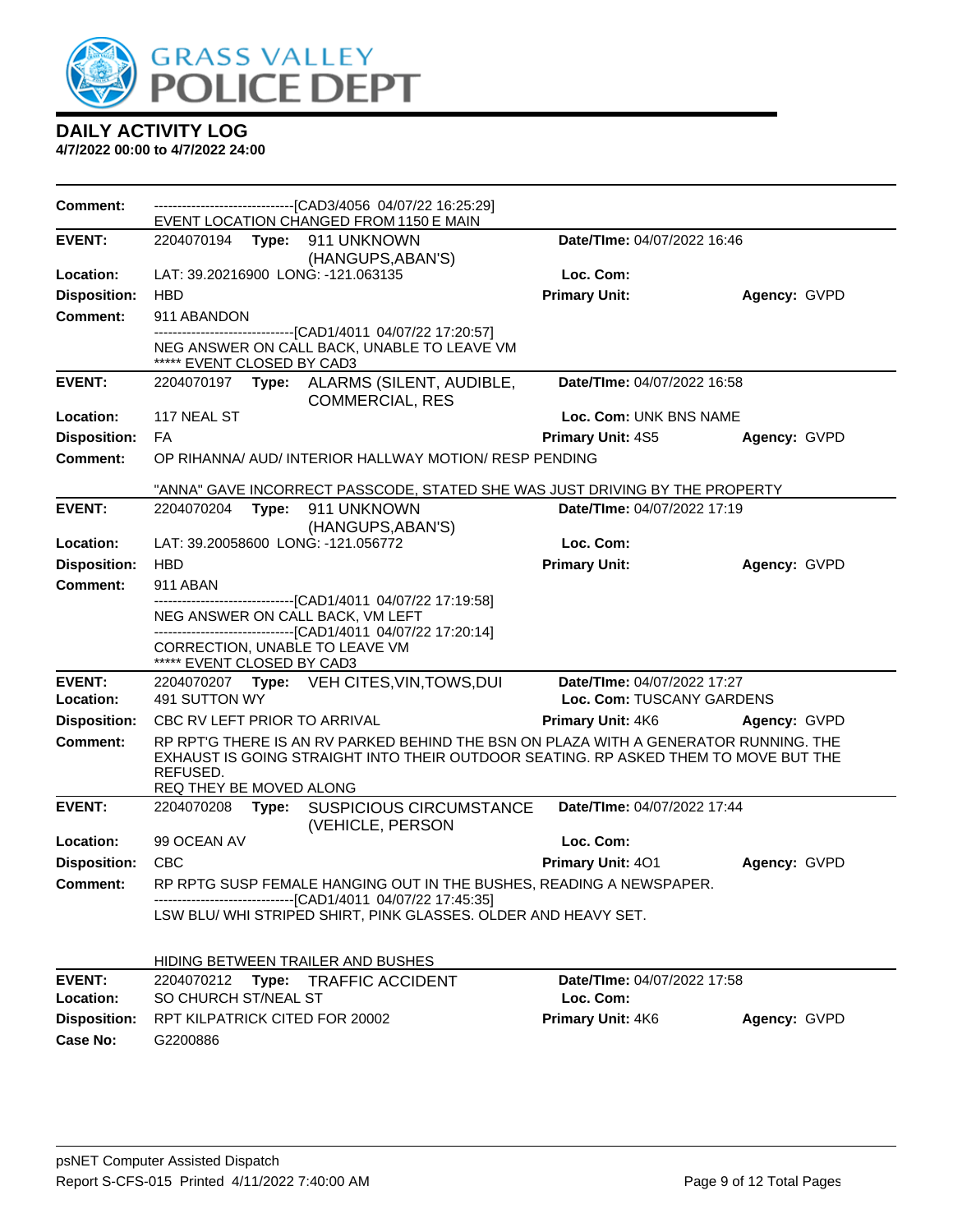

| <b>Comment:</b>            |                                          | RP RPTG 20002, OCC'D WITHIN THE LAST 15 MIN. RP IS ONLY A WITNESS.                                                                                                                                                                                                                                                                                                                |                                          |              |  |  |  |
|----------------------------|------------------------------------------|-----------------------------------------------------------------------------------------------------------------------------------------------------------------------------------------------------------------------------------------------------------------------------------------------------------------------------------------------------------------------------------|------------------------------------------|--------------|--|--|--|
|                            | FROM IT.                                 | SUSPECT VEH IS AN OFF WHITE MOTORHOME, OLDER MODEL, LP#3USC789. REAR BUMPER IS DRAGGING                                                                                                                                                                                                                                                                                           |                                          |              |  |  |  |
|                            | DOT DOWN NEAL ST, TWD DEL ORO            | --------------------------------[CAD1/4011 04/07/22 17:59:49]<br>VI VEH IS A SIL NISSAN TRUCK LP#8V82493, HAS CAMPER SHELL, OFF ROADING BUMPER. PARKED IN 3HR                                                                                                                                                                                                                     |                                          |              |  |  |  |
|                            | <b>PARKING</b>                           |                                                                                                                                                                                                                                                                                                                                                                                   |                                          |              |  |  |  |
|                            |                                          | DAMAGE IS TO REAR BUMPER ON PASSENGER SIDE<br>-------------------------------[CAD1/4011 04/07/22 18:02:28]                                                                                                                                                                                                                                                                        |                                          |              |  |  |  |
|                            | TO REPAIR HIS DANGLING BUMPER            | RP CALLED BACK, JUST FOUND THE VHE PARKED IN NEAL ST SAFEWAY. DRIVER LOOKS LIKE HES TRYING<br>-------------------------------[CAD3/4056 04/07/22 18:16:40]                                                                                                                                                                                                                        |                                          |              |  |  |  |
|                            |                                          | ISSUED CASE# G2200886 FOR AGENCY GVPD by UNIT 4K6                                                                                                                                                                                                                                                                                                                                 |                                          |              |  |  |  |
| <b>EVENT:</b><br>Location: | 2204070214 Type: FOLLOWUP<br>131 RACE ST |                                                                                                                                                                                                                                                                                                                                                                                   | Date/TIme: 04/07/2022 18:09<br>Loc. Com: |              |  |  |  |
| <b>Disposition:</b>        | CBC SUPP TAKEN TO ORIGINAL REPORT        |                                                                                                                                                                                                                                                                                                                                                                                   | <b>Primary Unit: 4K6</b>                 | Agency: GVPD |  |  |  |
| <b>Comment:</b>            | RP REQ 10-21 REF CASE G2200719           |                                                                                                                                                                                                                                                                                                                                                                                   |                                          |              |  |  |  |
| <b>EVENT:</b>              | 2204070235                               | Type: DISTURBANCE (NOISE,<br>MUSIC, VERBAL, BARKI                                                                                                                                                                                                                                                                                                                                 | Date/TIme: 04/07/2022 20:05              |              |  |  |  |
| Location:                  | 128 W BERRYHILL DR #415                  |                                                                                                                                                                                                                                                                                                                                                                                   | Loc. Com:                                |              |  |  |  |
| <b>Disposition:</b>        | <b>CBC</b>                               |                                                                                                                                                                                                                                                                                                                                                                                   | Primary Unit: 4020                       | Agency: GVPD |  |  |  |
| Comment:                   |                                          | 911 REPORTING SHE A POSS 415 UNK IF VERBAL OR PHYSICAL BETWEEN RPS MOTHER AND HER<br>BOYFRIEND. RP NOT ON SCENE STATING ONGOING ISSUE HAS BEEN PHYSICAL IN THE PAST. PER RP<br>MOTHER IS POSS HBD NEG WEAPONS, NEG HS<br>-------------------------------[CAD3/4106 04/07/22 20:07:43]<br>PER RP HER FRIEND IS WITH THEM AND CALLED RP STATING MALE WANTS TO KICKED THE RPS FRIEND |                                          |              |  |  |  |
|                            |                                          | OUT OF THE APARTMENT. PER RP HER FRIEND IS NO LONGER THERE                                                                                                                                                                                                                                                                                                                        |                                          |              |  |  |  |
| <b>EVENT:</b>              |                                          | 2204070236 Type: RESTRAINING ORDERS (TRO,<br>OAH, CUSTODY, C                                                                                                                                                                                                                                                                                                                      | Date/TIme: 04/07/2022 20:14              |              |  |  |  |
| Location:                  | 275 DORSEY DR #58                        |                                                                                                                                                                                                                                                                                                                                                                                   | Loc. Com:                                |              |  |  |  |
| <b>Disposition:</b>        | CBC                                      |                                                                                                                                                                                                                                                                                                                                                                                   | Primary Unit: 4011                       | Agency: GVPD |  |  |  |
| <b>Comment:</b>            |                                          | RP REQ 1021 TO REPORT RO VIOLATION OVER FACEBOOK                                                                                                                                                                                                                                                                                                                                  |                                          |              |  |  |  |
|                            | <b>VIOLATIONS</b>                        | -------------------------------[CAD3/4106 04/07/22 20:16:39]<br>ORDER SHOWING UNSERVED. RP STATED HE WAS CONFUSED WHILE NOTHING WAS DONE FROM PAST                                                                                                                                                                                                                                |                                          |              |  |  |  |
| <b>EVENT:</b>              | 2204070242 Type: 911 UNKNOWN             |                                                                                                                                                                                                                                                                                                                                                                                   | Date/TIme: 04/07/2022 20:49              |              |  |  |  |
| <b>Location:</b>           | 108 W MAIN ST                            | (HANGUPS, ABAN'S)                                                                                                                                                                                                                                                                                                                                                                 | Loc. Com: NEVADA CLUB                    |              |  |  |  |
| <b>Disposition:</b>        | MERGED 2204070243                        |                                                                                                                                                                                                                                                                                                                                                                                   | <b>Primary Unit:</b>                     | Agency: GVPD |  |  |  |
| <b>Comment:</b>            | 911 ABAN                                 |                                                                                                                                                                                                                                                                                                                                                                                   |                                          |              |  |  |  |
|                            |                                          | -------------------------------[CAD3/4106 04/07/22 20:50:09]                                                                                                                                                                                                                                                                                                                      |                                          |              |  |  |  |
|                            | ON CB VM BOX FULL                        | -------------------------------[CAD3/4106 04/07/22 20:51:27]                                                                                                                                                                                                                                                                                                                      |                                          |              |  |  |  |
|                            | ON SECOND CB SAME                        | ***** EVENT CLOSED BY CAD1 WITH COMMENT-2204070243                                                                                                                                                                                                                                                                                                                                |                                          |              |  |  |  |
| <b>EVENT:</b>              | 2204070243 <b>Type:</b>                  | DISTURBANCE (NOISE,<br>MUSIC, VERBAL, BARKI                                                                                                                                                                                                                                                                                                                                       | Date/TIme: 04/07/2022 20:52              |              |  |  |  |
| Location:                  | 108 W MAIN ST                            |                                                                                                                                                                                                                                                                                                                                                                                   | Loc. Com: NEVADA CLUB                    |              |  |  |  |
| <b>Disposition:</b>        | <b>GOA</b>                               |                                                                                                                                                                                                                                                                                                                                                                                   | Primary Unit: 4020                       | Agency: GVPD |  |  |  |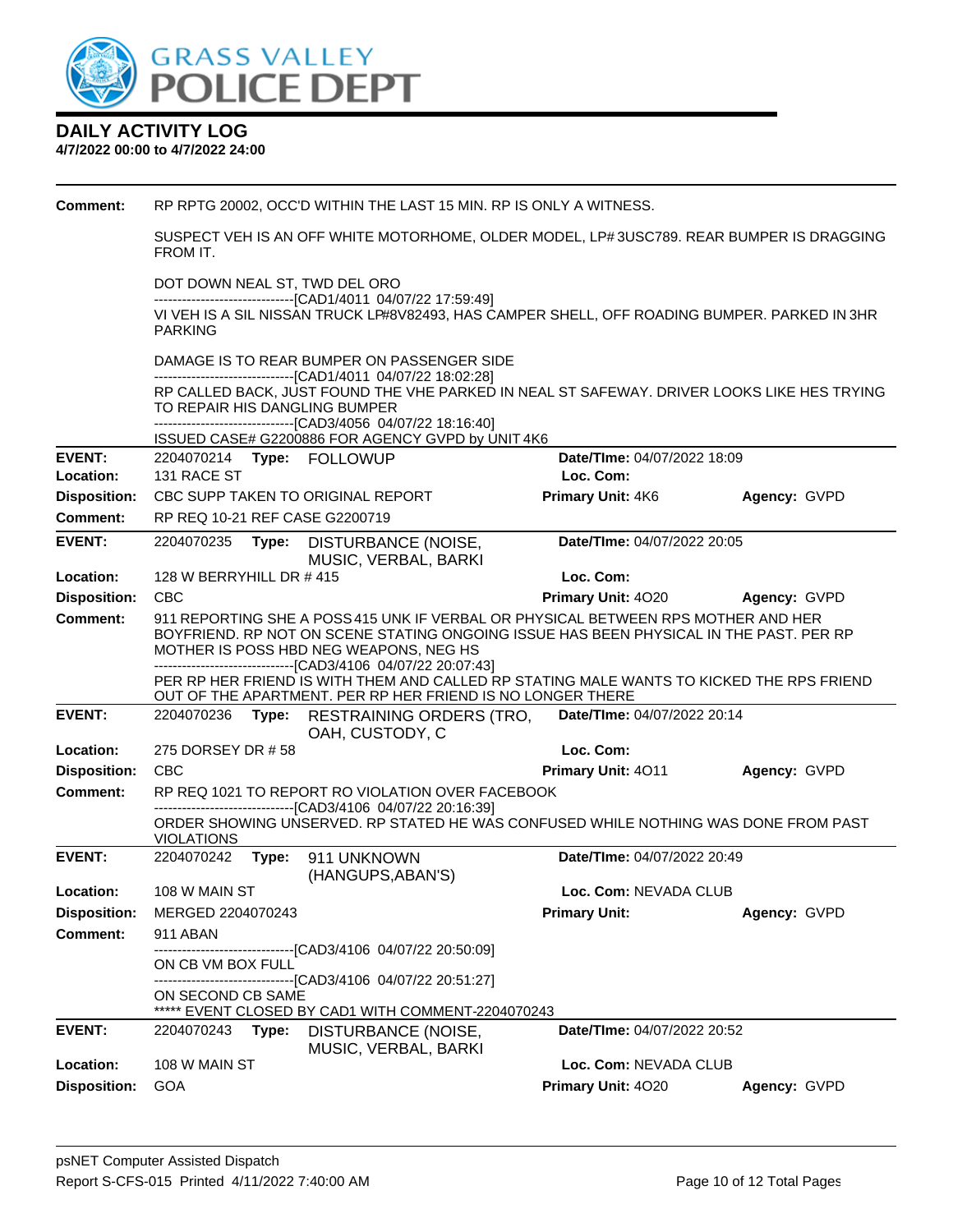

| <b>Comment:</b>     | MALE IN GREEN PLAID SCREAMING AND THROWING BULLETS AND PROPERTY AROUND                                                                                                                                                         |                                                                                             |
|---------------------|--------------------------------------------------------------------------------------------------------------------------------------------------------------------------------------------------------------------------------|---------------------------------------------------------------------------------------------|
|                     | ----------------------[MERGED CAD1/4085 04/07/2022 20:55:15]<br>MERGED 2204070242 TYPE: 911                                                                                                                                    |                                                                                             |
|                     | LOCATION: 108 W MAIN ST                                                                                                                                                                                                        |                                                                                             |
|                     | <b>NEVADA CLUB</b><br>RP: PHONE: 2740947 (530)                                                                                                                                                                                 |                                                                                             |
|                     |                                                                                                                                                                                                                                |                                                                                             |
|                     | ON CB VM BOX FULL                                                                                                                                                                                                              |                                                                                             |
|                     | -------------------------------[CAD3/4106 04/07/22 20:51:27]<br>ON SECOND CB SAME                                                                                                                                              |                                                                                             |
|                     | --------------------------------[4O20/MDT 04/07/22 21:03]                                                                                                                                                                      |                                                                                             |
|                     | SU LEFT IN INVOLVED VEH PRIOR TO OFFICERS ARRIVAL. VI ONLY REQ"D RPT IF SU IS LOCATED. SU WAS<br>GOA/UTL. BUS STAFF ADVISED TO CALL IF SU RETURNS.                                                                             |                                                                                             |
| <b>EVENT:</b>       | 2204070249 Type: SUSPICIOUS CIRCUMSTANCE<br>(VEHICLE, PERSON                                                                                                                                                                   | Date/TIme: 04/07/2022 21:14                                                                 |
| Location:           | 112 SO SCHOOL ST # 9                                                                                                                                                                                                           | Loc. Com:                                                                                   |
| <b>Disposition:</b> | <b>CBC</b>                                                                                                                                                                                                                     | <b>Primary Unit: 4020</b><br><b>Agency: GVPD</b>                                            |
| <b>Comment:</b>     | <b>WILL 1021 RP</b>                                                                                                                                                                                                            | RP REPORTING SHE HASNT RECIEVED A CB REF EVENT 2204070084. ADV 4S5 LEFT VM AND ANOTHER UNIT |
| <b>EVENT:</b>       | 2204070250<br>Type: 911 UNKNOWN<br>(HANGUPS, ABAN'S)                                                                                                                                                                           | Date/TIme: 04/07/2022 21:16                                                                 |
| Location:           | 396 DORSEY DR #115                                                                                                                                                                                                             | Loc. Com: CRYSTAL RIDGE CARE CENTER                                                         |
| <b>Disposition:</b> | HBD LOG PER 4S3                                                                                                                                                                                                                | <b>Primary Unit:</b><br>Agency: GVPD                                                        |
| <b>Comment:</b>     |                                                                                                                                                                                                                                | 911 MALE EXTERMELY HARD OF HEARING, STATES HE NEEDS A PATROL CAR, STAFF NOT RESPONDING TO   |
|                     | HIS CALL BUTTON. MALE COULD NOT HEAR DISPATCH, AND WOULD NOT ANSWER QUESTIONS,<br>DISCONNECTED WHEN HE SAID HE THOUGHT HE SAW SOMEONE FROM STAFF COMING TO HIM.                                                                |                                                                                             |
|                     | -------------------------------[CAD3/4106 04/07/22 21:20:49]                                                                                                                                                                   |                                                                                             |
|                     | 1039 MELISSA AT NURSES STATION ADV WILL CHECK ON PATIENT AND CB IF LE IS NEEDED<br>--------------------------------[CAD1/4085 04/07/22 21:21:22]                                                                               |                                                                                             |
|                     | 4S3 ADVISED                                                                                                                                                                                                                    |                                                                                             |
|                     | ***** EVENT CLOSED BY CAD1 WITH COMMENT-LOG PER 4S3                                                                                                                                                                            |                                                                                             |
| <b>EVENT:</b>       | 2204070251<br>Type: DISTURBANCE (NOISE,<br>MUSIC, VERBAL, BARKI                                                                                                                                                                | Date/TIme: 04/07/2022 21:16                                                                 |
| Location:           | 1010 LAUREL LN                                                                                                                                                                                                                 | Loc. Com:                                                                                   |
| <b>Disposition:</b> | <b>CBC SITUATION MEDIATED</b>                                                                                                                                                                                                  | Primary Unit: 4011<br>Agency: GVPD                                                          |
| <b>Comment:</b>     | 911 REPORTING HER HUSBAND HAS HER MEDICINE AND WONT GIVE IT TO RP. RP NOT ABLE TO BE<br>UNDERSTOOD. UNK FURTHER NEG WEAPONS                                                                                                    |                                                                                             |
| <b>EVENT:</b>       | 2204070254 Type: ORDINANCES<br>(COUNTY/MUNICIPAL)                                                                                                                                                                              | Date/TIme: 04/07/2022 21:27                                                                 |
| Location:           | DALTON ST/PLEASANT ST                                                                                                                                                                                                          | Loc. Com:                                                                                   |
| Disposition: CBC    |                                                                                                                                                                                                                                | Primary Unit: 4020 Agency: GVPD                                                             |
| Comment:            | RP REPORITNG WHI TRUCK WITH A 5TH WHEEL CAMPER, MALE CAMPING WITH HIS DOG. RP WOULD LIKE<br>HIM MOVED ALONG, MAKES HER UNEASY WITH HIM CAMPING SO CLOSE TO SCHOOLS.<br>------------------------------[4O20/MDT 04/07/22 21:58] |                                                                                             |
|                     | CONT MADE W/ VEH OW. NEG CAMPING. VEH PARKED LEGALLY. CBC                                                                                                                                                                      |                                                                                             |
| <b>EVENT:</b>       | 2204070255<br>Type:<br>ALARMS (SILENT, AUDIBLE,<br><b>COMMERCIAL, RES</b>                                                                                                                                                      | Date/TIme: 04/07/2022 21:38                                                                 |
| Location:           | 1061 E MAIN ST # 201                                                                                                                                                                                                           | Loc. Com: NORTHER CA ORTHOPEDICS                                                            |
| <b>Disposition:</b> | CBC BUS SECURE, UPPER EXT DOOR RESECURED                                                                                                                                                                                       | Primary Unit: 4K6<br>Agency: GVPD                                                           |
| <b>Comment:</b>     | AUD. EXAM HALL MOTION, NEG RESP                                                                                                                                                                                                |                                                                                             |
| <b>EVENT:</b>       | 2204070263<br>Type:<br><b>ORDINANCES</b>                                                                                                                                                                                       | <b>Date/TIme: 04/07/2022 22:56</b>                                                          |
| Location:           | (COUNTY/MUNICIPAL)<br><b>IDAHO MARYLAND RD/BRUNSWICK RD</b>                                                                                                                                                                    | Loc. Com:                                                                                   |